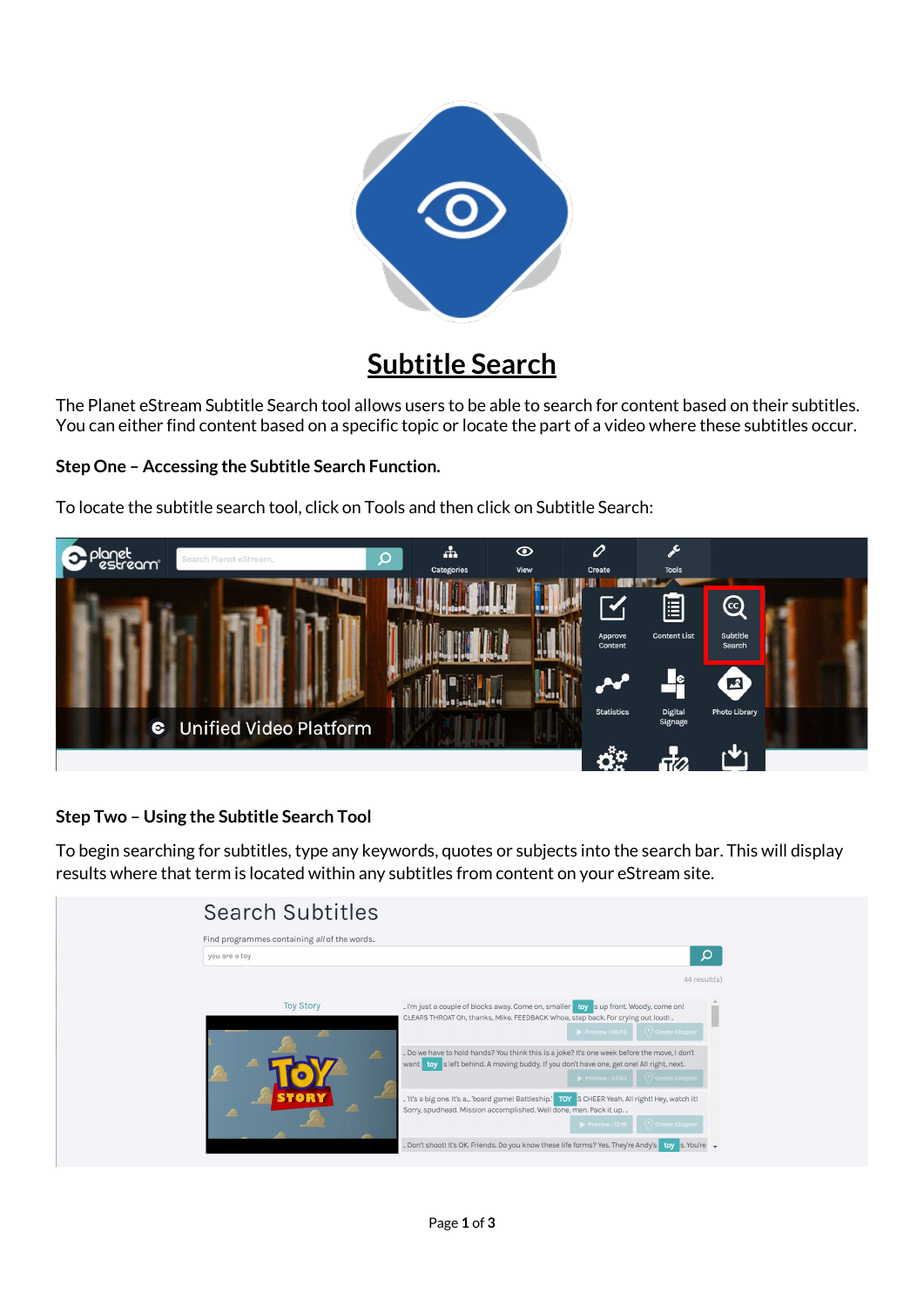## **Step Three – Previewing and Creating Chapters**

Once you are presented with the search results, you will notice two buttons. One is for previewing the item at the point in the video that these subtitles relate to. It will show the entire sentence for your reference.

Select the preview option to view this specific part of the video and ensure it is useful for your requirements.



The other button that is located next to the preview button is for creating a chapter from this section of video. Click create chapter which will create a default minute long chapter for this section of video.